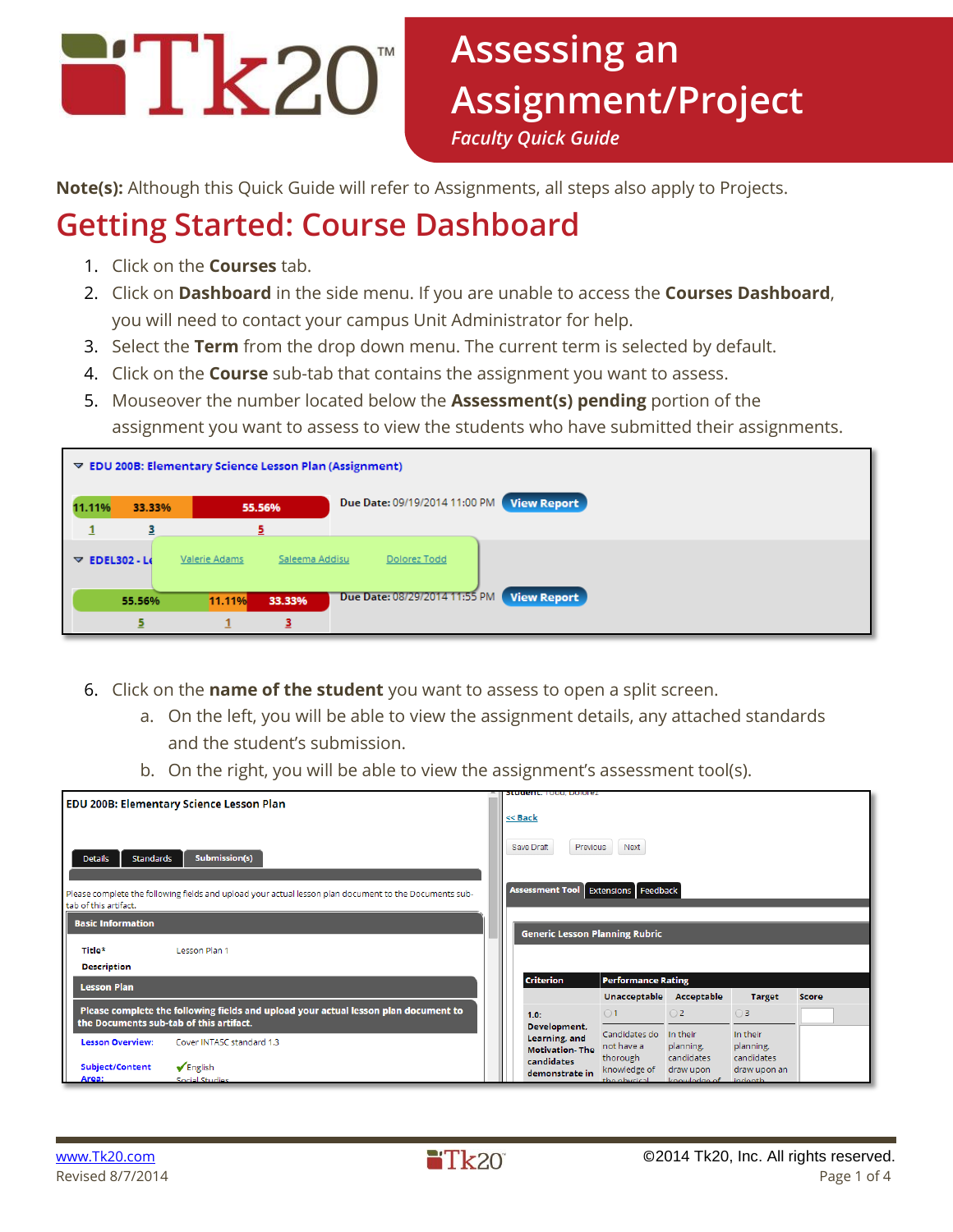### **Viewing Student Submissions**

Students have the option to attach three different types of work.

1. If the student has submitted a Tk20 artifact, it will be automatically displayed on the left side of the screen.

| <b>Lesson Plan</b>                                                                                                             |                                                     |  |  |  |  |  |  |
|--------------------------------------------------------------------------------------------------------------------------------|-----------------------------------------------------|--|--|--|--|--|--|
| Please complete the following fields and upload your actual lesson plan document to<br>the Documents sub-tab of this artifact. |                                                     |  |  |  |  |  |  |
| <b>Lesson Overview:</b>                                                                                                        | Cover INTASC standard 1.3                           |  |  |  |  |  |  |
| Subject/Content<br>Area:<br>(Please select all that                                                                            | $\sqrt{\mathsf{English}}$<br>Social Studies<br>Math |  |  |  |  |  |  |

2. If the student has submitted a Tk20 text entry, it will be automatically displayed on the left side of the screen.

| <b>Educational Philosophy</b>                                                                                                                                                                        |  |
|------------------------------------------------------------------------------------------------------------------------------------------------------------------------------------------------------|--|
| As an educator I must strive to prepare my students for the real world. They must be able to leave<br>my classroom knowing they can succeed with the skills they have developed. I want to know they |  |

3. If the student has submitted a file upload, you may click on **Download** to save it to your computer, or you can click on **View and Annotate** to open the document in your internet browser.

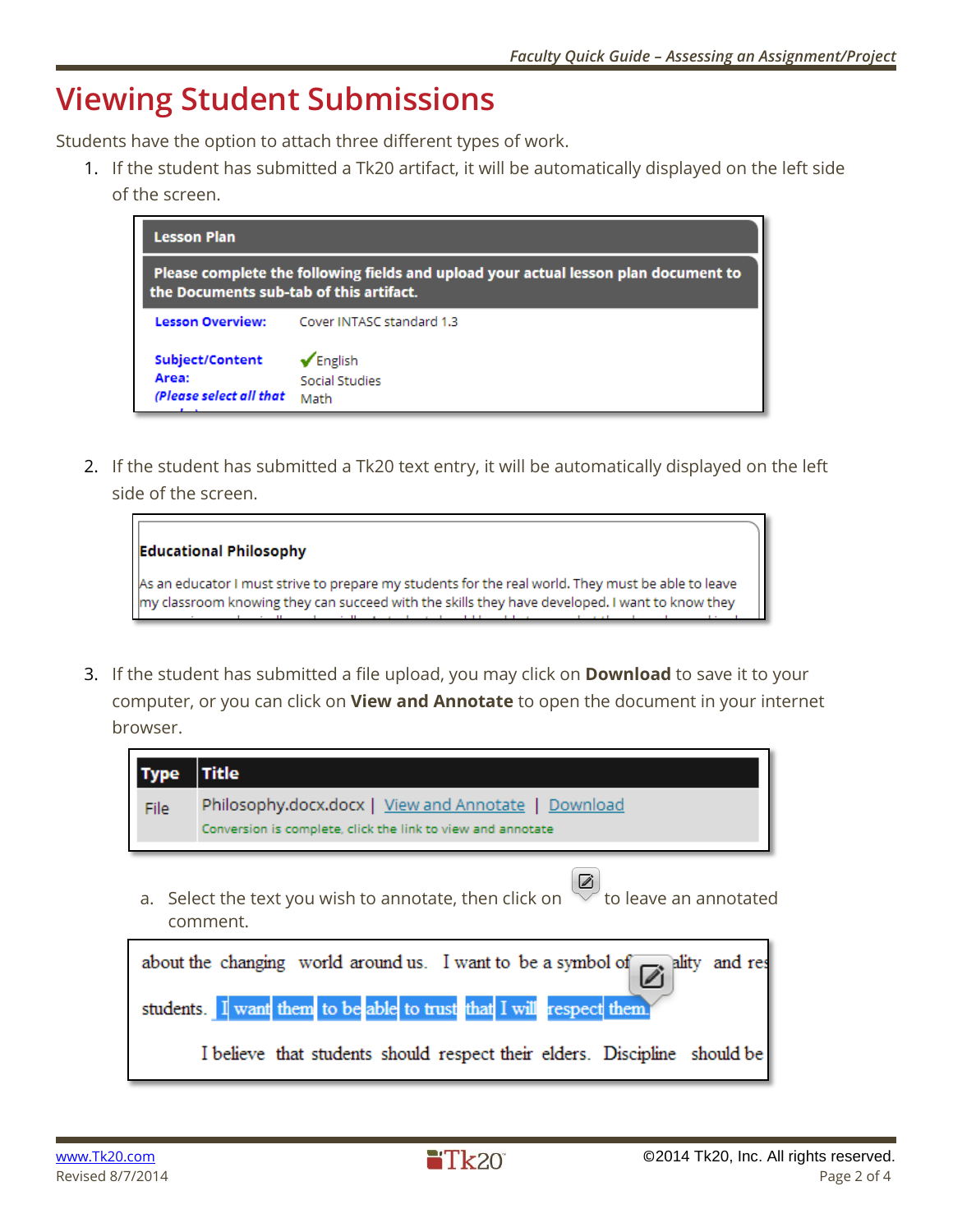- b. Click on **Save** to add your annotated comment.
- c. Click on  $\bullet$  to edit your comment or  $\blacksquare$  to delete it.

| formation and help them to understand what i                   | Consider revising this sentence |
|----------------------------------------------------------------|---------------------------------|
| the changing world around us. I want to be patricia Sumner     |                                 |
| nts. I want them to be able to trust that I will respect them. |                                 |

### **Assessing Student Submissions**

- 1. Complete the assessment by selecting the radio button for each criterion within the traditional rubric, as well as any additional questions.
- 2. After you have completed the assessment tool(s), choose one of the following actions:

**Save Draft**: save work and return at a later time

**Previous**: move to the previous student who has submitted their assignment

**Next:** move to the next student who has submitted their assignment

**Submit**: submit the assessment for the student to see

**Cancel without Saving**: exit the assessment tool without saving any changes

#### **Note(s)**:

If available, **comments** may be left for each criterion within the score column of the rubric.

| <b>Criterion</b>              | <b>Performance Rating</b> |                         |                         |              |  |  |  |  |
|-------------------------------|---------------------------|-------------------------|-------------------------|--------------|--|--|--|--|
|                               | <b>Unacceptable</b>       | Acceptable              | <b>Target</b>           | <b>Score</b> |  |  |  |  |
| 1.0:                          |                           | $^{O2}$                 | ) 3                     |              |  |  |  |  |
| Development,<br>Learning, and | Candidates do             | In their                | In their                |              |  |  |  |  |
| <b>Motivation</b> The         | not have a<br>thorough    | planning,<br>candidates | planning,<br>candidates |              |  |  |  |  |
| candidates<br>domonetrato in  | knowledge of              | draw upon               | draw upon an            |              |  |  |  |  |

A **Grade** may be entered for the student based on the **Total** S**core**.

| Grade              |     |
|--------------------|-----|
| <b>Total Score</b> | 52  |
| <b>Total Mean</b>  | 2.6 |
| Grade              |     |